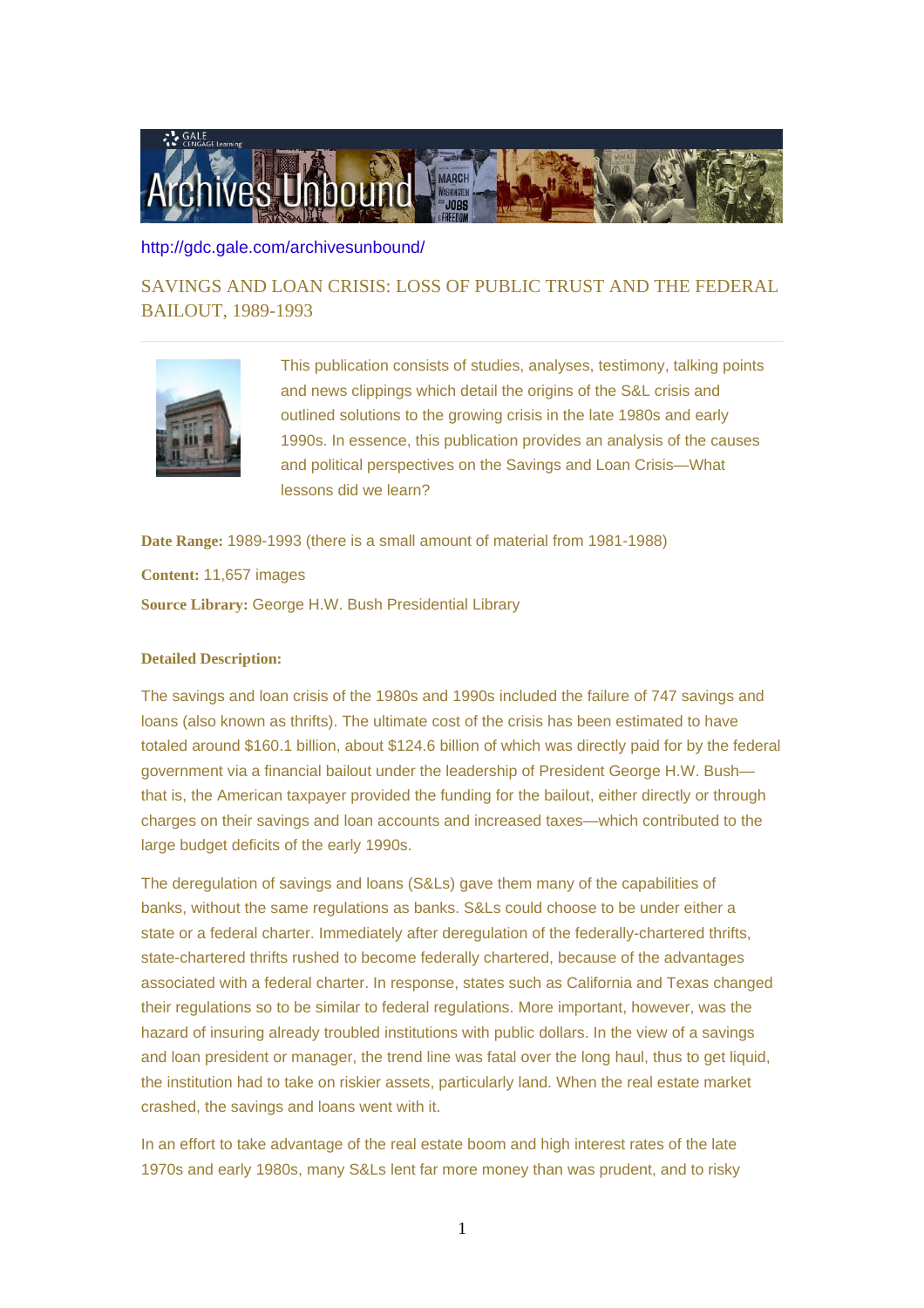ventures which many S&Ls were not qualified to assess, especially regarding commercial real estate. L. William Seidman, former chairman of both the Federal Deposit Insurance Corporation (FDIC) and the Resolution Trust Corporation, stated, "The banking problems of the '80s and '90s came primarily, but not exclusively, from unsound real estate lending."

This publication provides a unique perspective on the unfolding S&L crisis and the federal government's response. There are materials on the various causes, including deregulation, congressional attempts to "band aid" the "festering" S&L problem, and federal efforts to prop-up failing S&Ls, implementation of the Financial Institutions Reform, Recovery, and Enforcement Act of 1989, federal seizure and liquidation of insolvent thrifts, prosecution of S&L management for fraudulent lending practices, and congressional support for a bailout.

This publication encompasses the recently declassified/released records from two manuscript collections: the Savings and Loan Crisis and Savings and Loan Crisis: Richard Breeden Records. These documents are not available in any other online or microfilm product.

The Savings and Loan Crisis collection consists of correspondence, memoranda, studies, analyses, testimony, talking points and news clippings from the White House and various staff offices and agencies. A sampling of the various records includes—

• White House Office of Records Management Subject Files on Legislative Leadership **Meetings** 

• White Office of Cabinet Affairs files on S&L deregulation; HR535; Schumer Amendments; "Toward a Safer America—Attacking Savings and Loan Institution Fraud"; and the S&L Strategy Group.

• White House Counsels Office files: banking and Savings and Loans; Lincoln Savings & Loan and the Keating 5; Executive Privilege and Will Ball; Savings and Loan Crime Bill.

• White House Office of Legislative Affairs files on the U.S. Chamber of Commerce Meeting - Economic Policy Committee and Task Force on the Thrift Industry; Office of Thrift Supervision Directory; Bipartisan efforts on Savings and Loan crisis.

• White House Office of Policy Development files on S&L failures and the James Pinkerton Files on the Savings and Loan Ceremony.

• White House Office of Public Liaison files of Leigh Ann Metzger and the Public Liaison Files on the Savings and Loan Bailout.

• Bush Vice Presidential Records: White House Staff and Office Files on Task Force on Regulatory Relief; Thrift Portfolio Test, Powers, and Regulation; and the National Savings and Loan League.

• Office of Consumer Affairs: federal records on Savings & Loan Rescue; the Thrift Bill, 1989; and the Office of Thrift Supervision.

The second collection, Savings and Loan Crisis: Richard Breeden Records, contains congressional, lender, and constituent correspondence together with White House and